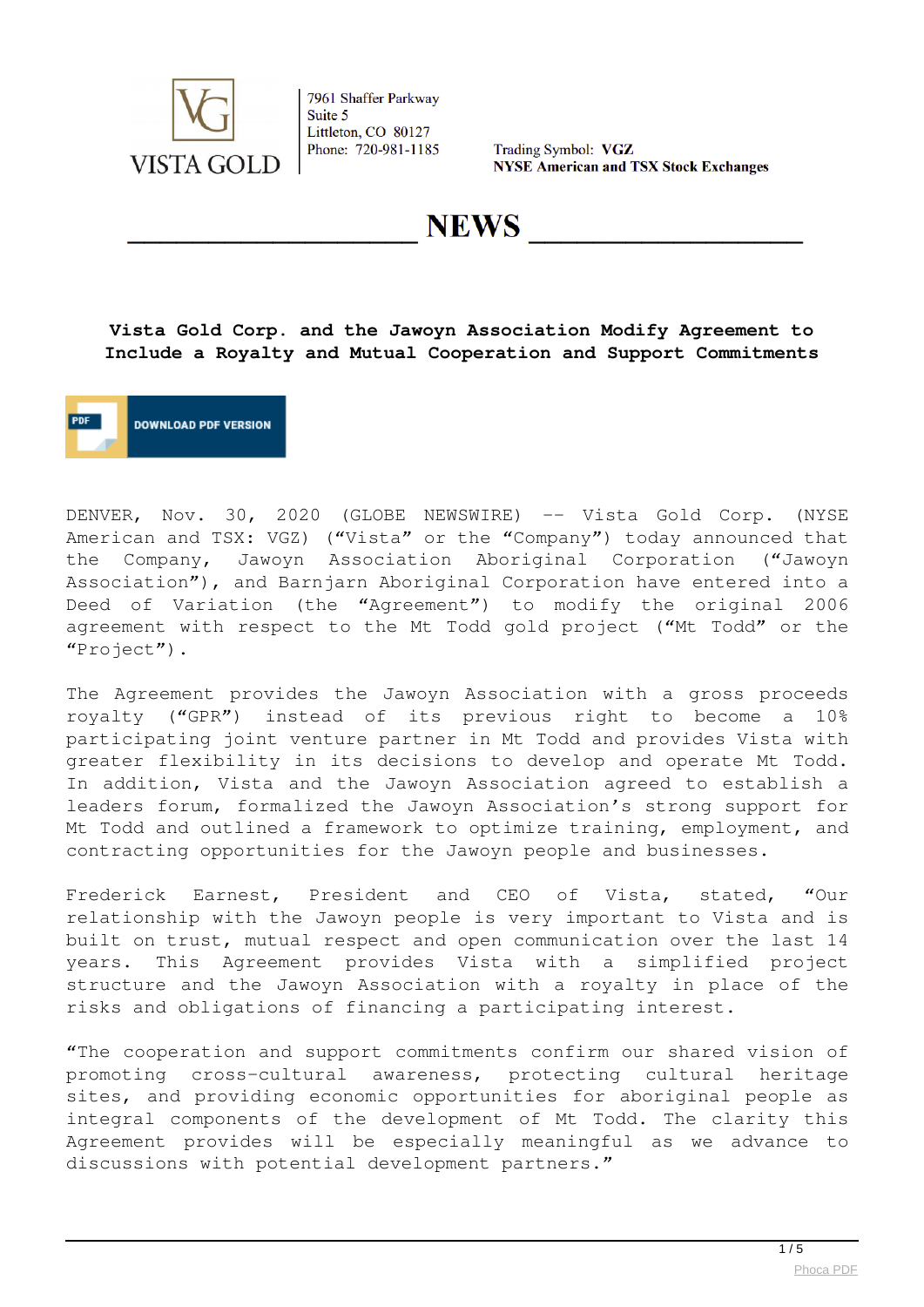

Trading Symbol: VGZ **NYSE American and TSX Stock Exchanges** 

**NEWS** 

## **Vista Gold Corp. and the Jawoyn Association Modify Agreement to Include a Royalty and Mutual Cooperation and Support Commitments**

## Royalty

Under the terms of the original 2006 agreement, the Jawoyn Association was granted, among other consideration for the use of the surface land required to build and operate Mt Todd, a 1.0% GPR and the right to elect to establish a joint venture with Vista holding a 90% participating interest and the Jawoyn Association holding a 10% participating interest in Mt Todd. Instead of the right to elect to hold a 10% participating interest, the Agreement provides the Jawoyn Association with an additional GPR ranging between 0.125% and 2.000%, depending on prevailing gold prices and foreign exchange rates. The additional GPR would be 1.0% at present market conditions.

### Social and Cultural

Vista and the Jawoyn Association have agreed to collaboratively promote and advance cross-cultural awareness, develop a regional employment strategy and establish protocols for ongoing protection and management of cultural heritage sites. Additionally, the Company and the Jawoyn Association have established a framework for creating opportunities for training and employment and for the development of aboriginal businesses in a mutually beneficial manner. Vista has long supported, promoted and fostered employment opportunities for aboriginal people at Mt Todd and this framework provides a path for continuing success. Both parties have agreed to work closely together to formalize these initiatives over the next 12 months.

A leaders forum will be established to provide ongoing coordination between the Company and the Jawoyn Association as part of the shared interest in the development of a project that is expected to provide significant economic benefit for the Jawoyn people, while respecting their culture and traditions. These initiatives reiterate the Jawoyn Association's strong support for the Project and Vista's unwavering commitment to social and corporate responsibility.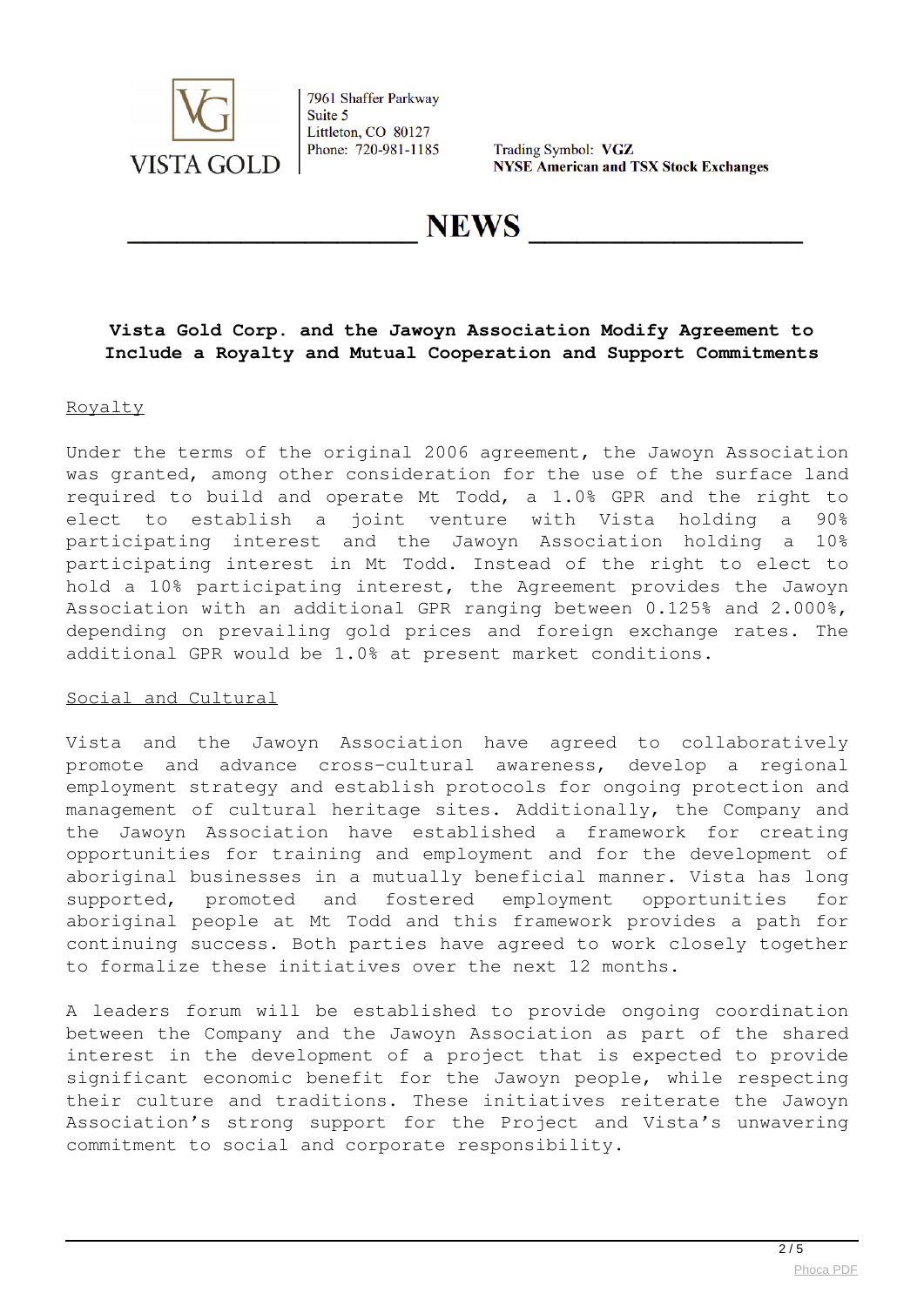

Trading Symbol: VGZ **NYSE American and TSX Stock Exchanges** 

**NEWS** 

## **Vista Gold Corp. and the Jawoyn Association Modify Agreement to Include a Royalty and Mutual Cooperation and Support Commitments**

Mr. Earnest concluded, "As we have advanced Mt Todd, we have enjoyed strong support from the Jawoyn Association, Northern Territory Government and local communities as a result of our environmental management of the Mt Todd site and commitment to responsible development of the Project. This Agreement provides both the Jawoyn Association and Vista with a clear view of the future as we move forward together."

### **About Mt Todd**

Mt Todd is designed to be a large-scale, low-cost gold mine located in the mining friendly jurisdiction of Northern Territory, Australia. Situated approximately 250 km southeast of Darwin, Mt Todd is expected to produce approximately 495,000 ounces of gold per year during the first five years of operation with lowest quartile in-country and global all in sustaining costs. Mt Todd's extensive 1,100  $\text{km}^2$  of exploration licenses offer excellent potential to expand gold resources and reserves and increase the life of the mine. All major environmental permits have been approved.

### **About Vista Gold Corp.**

Vista is a gold project developer. The Company's flagship asset is the Mt Todd gold project in the Tier 1 mining jurisdiction of Northern Territory, Australia. Mt Todd is the largest undeveloped gold project in Australia and, if developed as presently designed, Mt Todd would potentially be the sixth largest gold producer in Australia on an annual basis.

For further information about Vista or the Mt Todd Gold Project, please contact Pamela Solly, Vice President of Investor Relations, at (720) 981-1185 or visit the Company's website at [www.vistagold.com](https://www.globenewswire.com/Tracker?data=PLKsJ1ibMT3Ct6V31qrNpo3cuuwIjoP_-MwW9mmg_y1-Y_xDS56P2qbVUQhlU_RC0-1APpoqcbJGMdzZAceDCw==) to access important information, including the current Technical Report.

#### **Forward Looking Statements**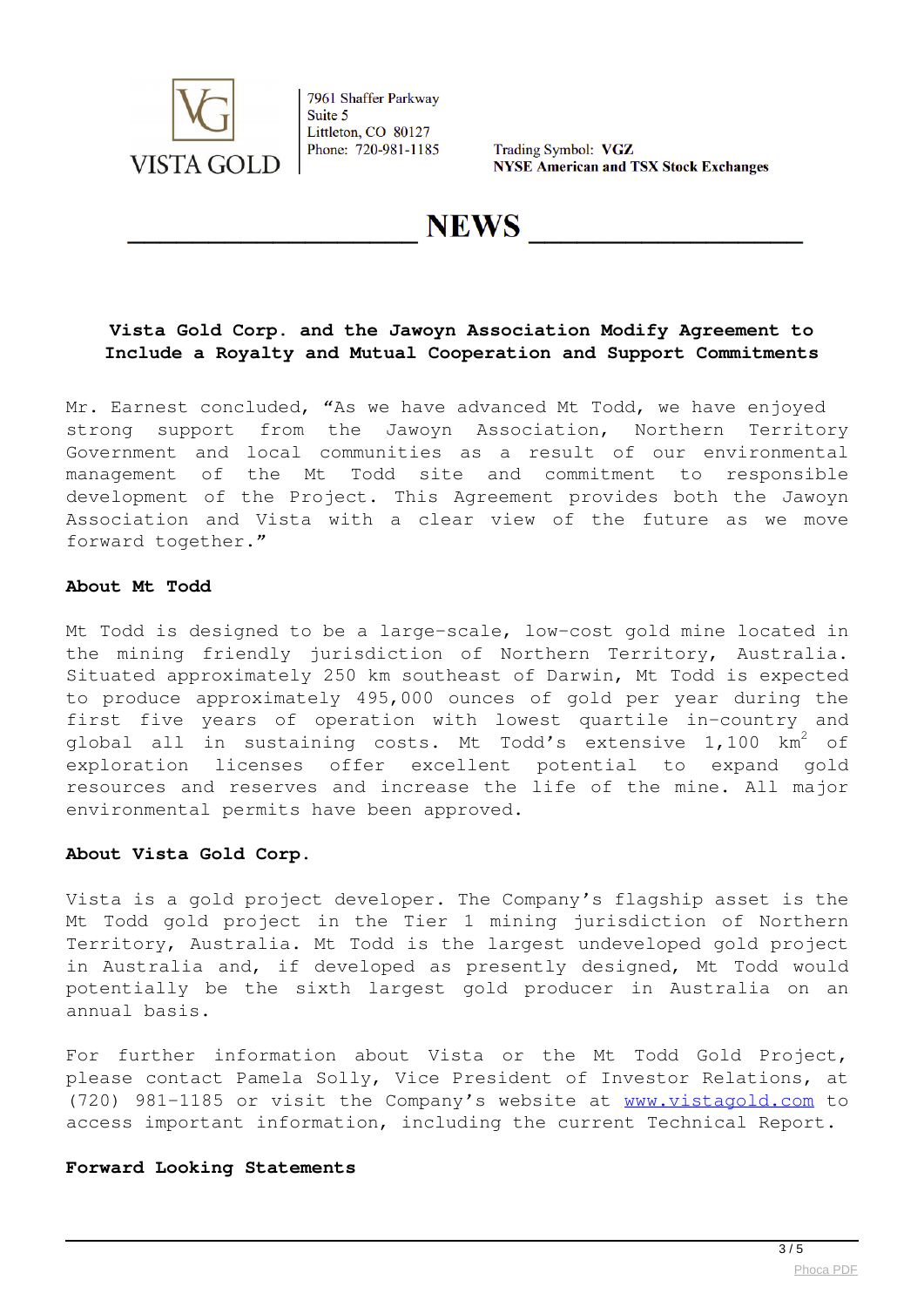

Trading Symbol: VGZ **NYSE American and TSX Stock Exchanges** 

**NEWS** 

## **Vista Gold Corp. and the Jawoyn Association Modify Agreement to Include a Royalty and Mutual Cooperation and Support Commitments**

This press release contains forward-looking statements within the meaning of the U.S. Securities Act of 1933, as amended, and U.S. Securities Exchange Act of 1934, as amended, and forward-looking information within the meaning of Canadian securities laws. All statements, other than statements of historical facts, included in this press release that address activities, events or developments that we expect or anticipate will or may occur in the future, including such things as the future value of the GPR, continuing strong support for Mt Todd by the Jawoyn Association and the Northern Territory Government, the future value of Mt Todd, that Mt Todd is the largest undeveloped gold project in Australia, our ongoing efforts to seek development of Mt Todd to potentially be Australia's  $6^{th}$  largest gold producer and produce an average of 495,000 ounces of gold during the first five years of operation with lowest quartile in-country and global all in sustaining costs, and that Mt Todd's 1,100  $\text{km}^2$  of exploration licenses offer excellent potential to expand resources and reserves and increase the life of the mine are forward-looking statements and forward-looking information. The material factors and assumptions used to develop the forward-looking statements and forwardlooking information contained in this press release include the following: our approved business plans, exploration and assay results, results of our test work for process area improvements, mineral resource and reserve estimates and results of preliminary economic assessments, prefeasibility studies and feasibility studies on our projects, if any, our experience with regulators, and positive changes to current economic conditions and the price of gold. When used in this press release, the words "optimistic," "potential," "indicate," "expect," "intend," "hopes," "believe," "may," "will," "if," "anticipate," and similar expressions are intended to identify forwardlooking statements and forward-looking information. These statements involve known and unknown risks, uncertainties and other factors which may cause the actual results, performance or achievements of the Company to be materially different from any future results, performance or achievements expressed or implied by such statements. Such factors include, among others, uncertainty of resource and